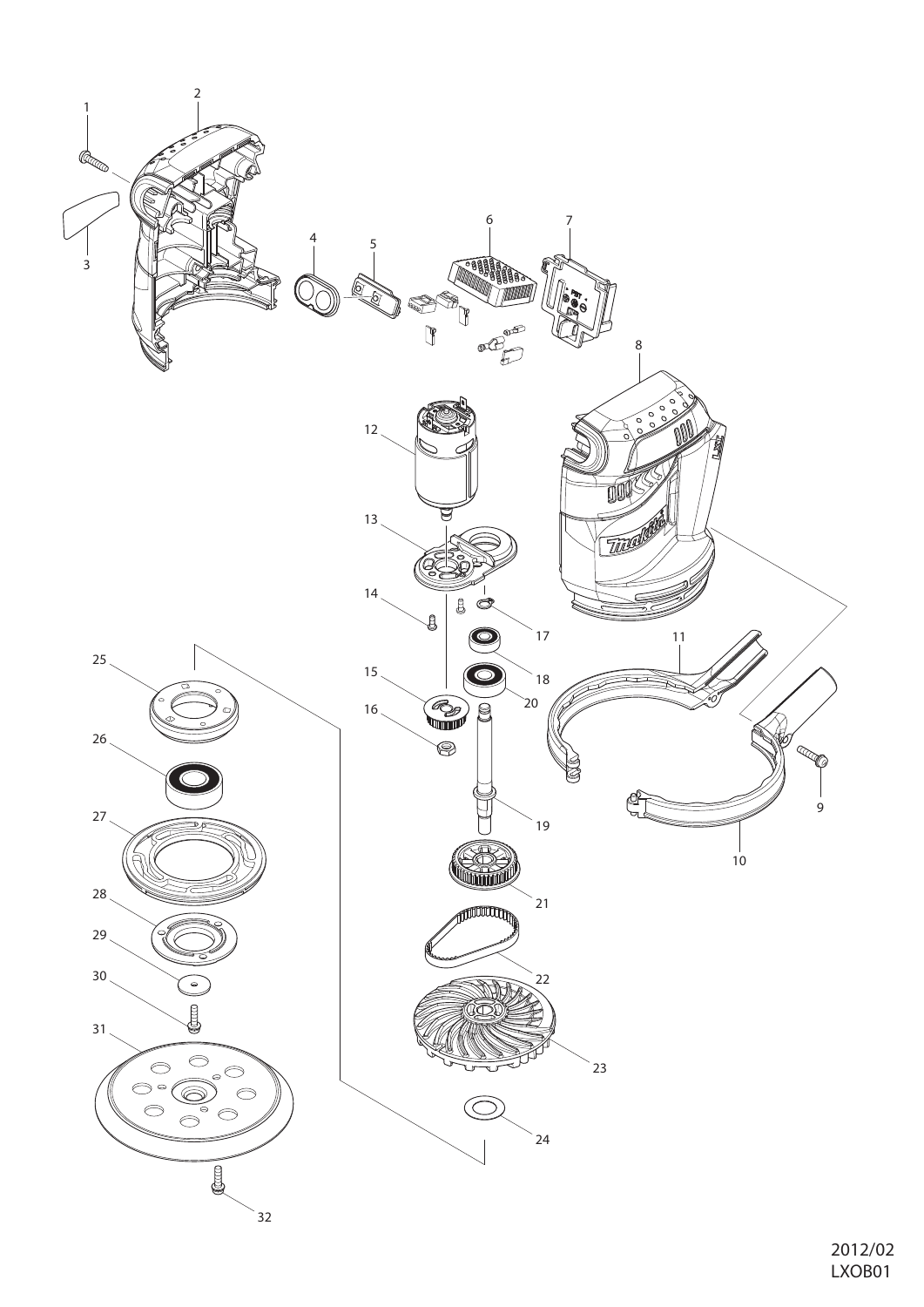

| Item                    | Parts_No. | <b>Parts_Description</b>     | Qty            |
|-------------------------|-----------|------------------------------|----------------|
| 1                       | 265995-6  | <b>TAPPING SCREW 4X18</b>    | 5              |
| $\overline{2}$          | 187424-8  | <b>HOUSING SET</b>           | $\mathbf{1}$   |
| $\overline{2}$          | 263005-3  | <b>RUBBER PIN 6</b>          | $\overline{2}$ |
| $\overline{2}$          | 898802-4  | <b>CAUTION LABEL</b>         | $\mathbf{1}$   |
| $\overline{2}$          |           | INC. 8                       | 0              |
| 3                       | 897247-3  | <b>LXOB01 NAME PLATE</b>     | 1              |
| $\overline{\mathbf{4}}$ | 141419-5  | <b>SWITCH PLATE COMPLETE</b> | 1              |
| 5                       | 620115-3  | <b>SWITCH UNIT</b>           | 1              |
| 6                       | 638789-6  | <b>CONTROLLER UNIT</b>       | 1              |
| 7                       | 643859-8  | <b>TERMINAL</b>              | 1              |
| 8                       | 187424-8  | <b>HOUSING SET</b>           | 1              |
| 8                       | 263005-3  | <b>RUBBER PIN 6</b>          | $\overline{2}$ |
| 8                       | 898802-4  | <b>CAUTION LABEL</b>         | $\mathbf 1$    |
| 8                       |           | <b>INC. 2</b>                | 0              |
| 9                       | 911138-5  | PAN HEAD SCREW M4X20         | $\mathbf{1}$   |
| 10                      | 187360-8  | <b>SKIRT SET</b>             | 1              |
| 10                      |           | <b>INC. 11</b>               | 0              |
| 11                      | 187360-8  | <b>SKIRT SET</b>             | 1              |
| 11                      |           | <b>INC. 10</b>               | 0              |
| 12                      | 629952-2  | DC MOTOR                     | $\mathbf{1}$   |
| 13                      | 453632-6  | <b>MOTOR BRACKET</b>         | 1              |
| 14                      | 265199-0  | #NAME?                       | $\overline{2}$ |
| 15                      | 222175-7  | <b>PULLEY 7.5-24.1</b>       | $\mathbf 1$    |
| 16                      | 931303-0  | HEX. NUT M6                  | 1              |
| 17                      | 961003-8  | <b>RETAINING RING S-7</b>    | 1              |
| 18                      | 210062-2  | <b>BALL BEARING 607ZZ</b>    | 1              |
| 19                      | 326168-7  | <b>SPINDLE</b>               | 1              |
| 20                      | 211092-6  | <b>BALL BEARING 629DDW</b>   | 1              |
| 21                      | 222176-5  | <b>PULLEY 7.5-40.3</b>       | 1              |
| 22                      | 225095-4  | SYNCHRO BELT 6-174           | 1              |
| 23                      | 240136-5  | <b>FAN 88</b>                | 1              |
| 24                      | 267164-5  | <b>FLAT WASHER 15</b>        | 1              |
| 25                      | 318304-9  | <b>BEARING BOX</b>           | 1              |
| 26                      | 211228-7  | <b>BALL BEARING 6202DDW</b>  | 1              |
| 27                      | 424131-5  | <b>BRAKE RING</b>            | 1              |
| 28                      | 318303-1  | <b>BEARING BOX COVER</b>     | 1              |
| 29                      | 253739-6  | <b>FLAT WASHER 4</b>         | 1              |